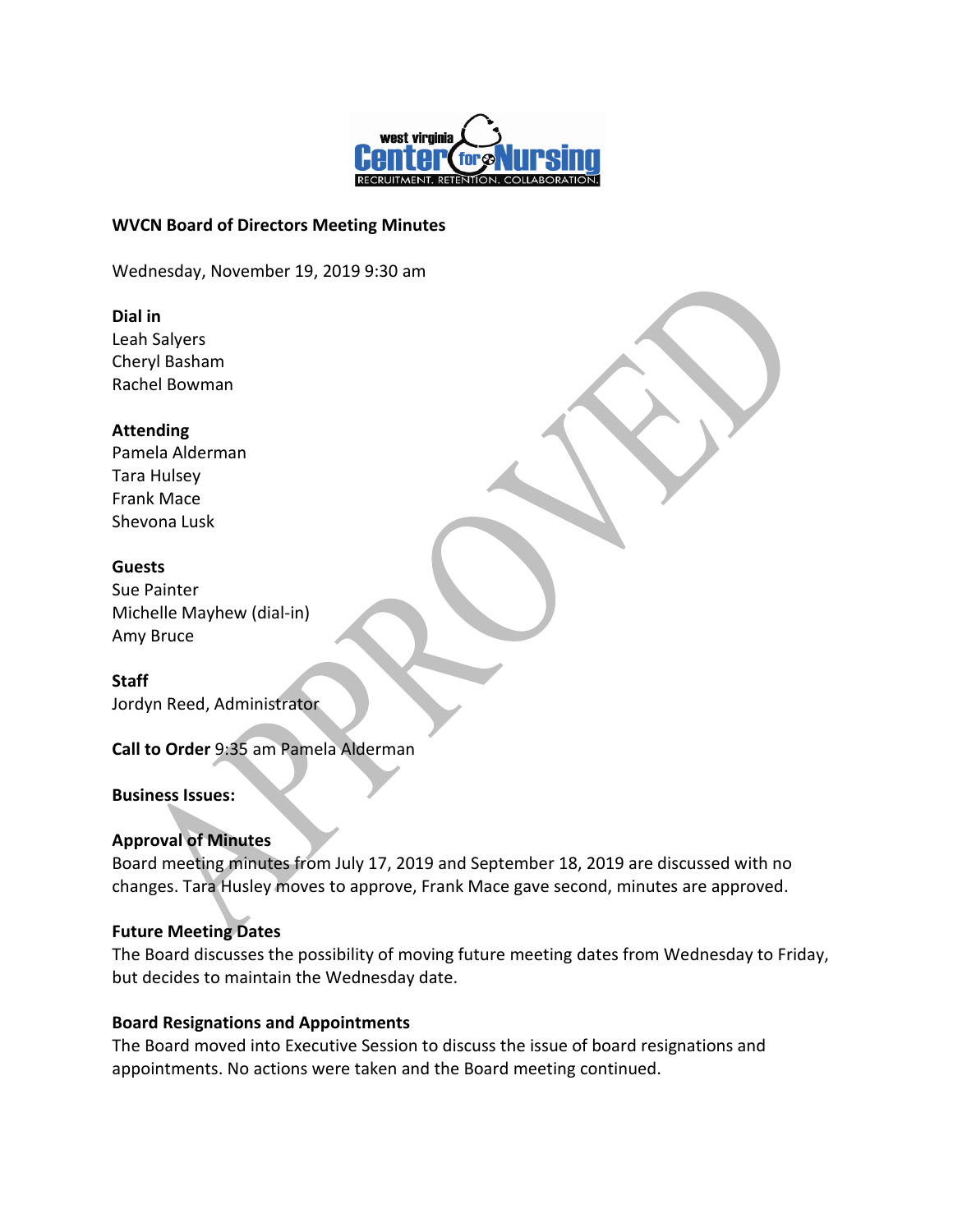### **Financial Report**

Jordyn Reed, administrator, presented the July and August financials. In July, the Center received \$53,980 in revenue from the WV LPN Board and had \$298.78 in expenditures. In August, the Center received no new revenue and had \$141,311.80 in expenditures. Most expenditures were a result of Fall 2019 Nursing Scholarship Program invoices. In September, the Center received \$75,970 in revenue from the WV RN Board and had \$1,067.72 in expenditures. In October, the Center received \$220,750 in revenue from the WV RN Board and had \$708.32 in expenditures. Tara Husley moves to approve, Frank Mace gave second, minutes are approved.

### **Strategic Plan**

The Board discusses the best strategy for crafting the Strategic Plan and the Board agrees to work on it collectively at the January 2020 meeting.

### **Outreach**

Jordyn Reed, administrator, gives an update on outreach since the last meeting. Engagements include:

- Operations Committee Meeting for the Future for Nursing WV
- WV Rural Health Conference
- WV Perinatal Conference
- Bi-Annual Capito Department of Nursing Advisory Committee
- WV RN Board Meeting
- WV Nursing Shortage WOWK news story

Jordyn Reed, administrator, presents the outreach plan for future engagement in 2020. Frank Mace moves to approve the plan, Cheryl Basham seconds, the plan in approved.

# **Nursing Scholarship Program**

Jordyn Reed, administrator, presents a report on the Nursing Scholarship Program. She presents the number of definitive awards based on Fall 2019 awards and estimates based on applicants for the Spring and Summer semesters based on the maximum number of awards possible. An update is also given on current participants in the program and an update is given on some issues that have been identified in the tracking systems. Issues with tracking participants are actively being monitored and corrected. Lastly, a report on the employment locations of those who have completed their service obligations and those currently in service is given. Tara Husley moves to approve, Leah Sawyer seconds, the report is approved.

The Board discusses the possibility of creating a focused scholarship program that awards high achieving freshman and funds them throughout their education instead of just at their half-way point. Jordyn Reed, Administrator, will look more into this and see if it would be permissible with state code.

#### **Junior Nursing Academy Grant Program**